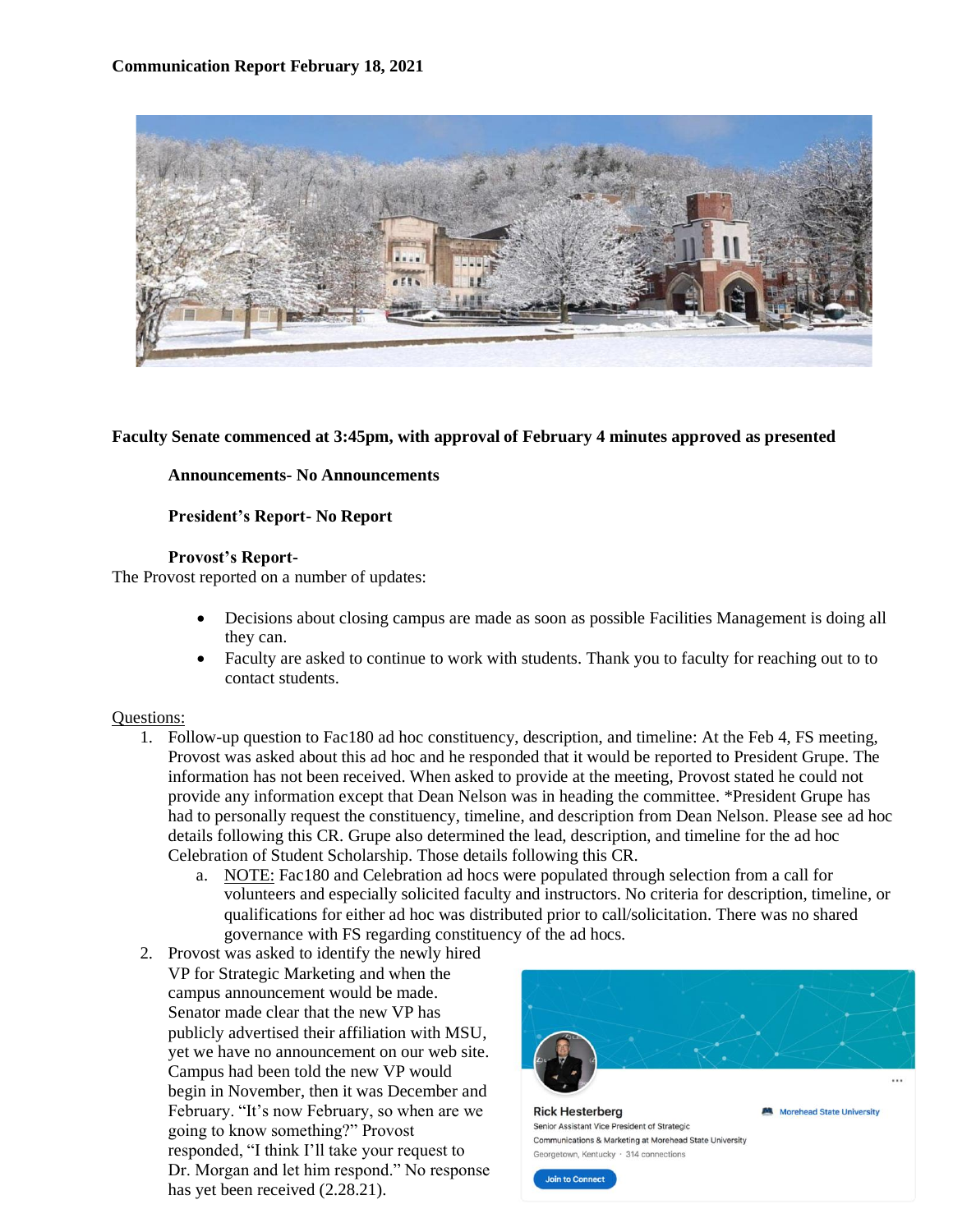- a. NOTE: Further searches on MSU web discovered that Richard Hesterberg is identified as the VP for Strategic Marketing- [https://www.moreheadstate.edu/Leadership/Office-of-the-](https://www.moreheadstate.edu/Leadership/Office-of-the-President/Leadership-Council)[President/Leadership-Council.](https://www.moreheadstate.edu/Leadership/Office-of-the-President/Leadership-Council) His LinkedIn web site also lists it as his current affiliation (see above photo).
- 3. A question regarding curriculum map revision deadline, "why March 15?", was answered by Provost, "I let Laurie (Couch) send out information." Provost asked if GEC liaison might have more information. Both Senator Schack (FS GEC liaison) and Senator Graves (GEC co-chair) denied March 15 being a hard deadline for curriculum revision, but Senator Finch confirmed that College of Humanities had also received this email and it was, in fact, a definitive deadline.
- 4. President Grupe mentioned that he and Senator Finch (as Governance Chair) met with Provost regarding FYS committee description. An additional detail was asked to be discussed (by Dr. Morgan) on Feb 19.
- 5. Follow-up to discussion about Librarian classification from Staff to Faculty- Provost stated that there was no timeframe commitment.
- 6. A question as to [https://msueagles.com/,](https://msueagles.com/) who pays for the website, who controls the website itself (as it appears to be off-site), and whether or not it was allowed given the trouble generated July 2020 by a non-MSU website associated with MSU Bowling. It is established that Matt Schabert, MSU Athletics Marketing, and his team, manage the site content. Provost responded that he did not know answers to any of the questions.

# **Regent Report:**

Please contact Regent Adams, [a.adams@moreheadstate.edu,](mailto:a.adams@moreheadstate.edu) if you have any questions, concerns, or suggested direction regarding OVC, stimulus funding, etc.

- The February  $25<sup>th</sup> BOR$  work session has been cancelled
- Next BOR meeting is March  $25<sup>th</sup>$  Audit committee and quarterly meeting. The meeting is schedule in-person at Mt. Sterling campus.
	- o NOTE: Request was made to make available and continue livestream of BOR meetings. This would satisfy both COVID-19 precautions and Sunshine law access to open meetings. The request was taken to Dr. Morgan, but no reply has been provided as to continued livestream access.
- Dr. Morgan said that he would full-time equivalent faculty numbers with IR to compare with FS September 2020 report. No timeline was provided.
- OVC is dropping from 12 to 10 teams; Dr. Morgan believes there will be no adverse affect to MSU from this change because the loss is in "football predominant" institutions.
- **Stimulus funding:** "in December 2020 additional federal legislation was passed that provided us an additional  $\sim$  \$8 million" (President's email to BOR, dated  $2/12/21$ )
	- o This funding is **in addition** to the ~\$6 million MSU received in April as a result of the CARES act
	- o The added income will require a budget amendment (BOR policy: "if we have an increase in revenues/expenses greater than 5%" the President "will notify the Board of such and outline the funds." [President's email to BOR, dated 2/12/21])
	- o General categorical use of funds, as outlined in the email (important notes—usage was "guided" by the strategic plan, involves most non-recurring expenses, and the figures are rounded):
		- Student Scholarships (above what has been noted above): \$1.3 million
		- Recruitment/Mkt./New Website: \$540k
		- Classroom Upgrades/Instruction: \$900k
		- Health Care Offsets for Employees-Calendar Year 2022 Plan: \$600k
		- General Facility Upgrades/Deferred Maintenance: \$1.08 million
		- Residence Hall Upgrades: \$2.295 million
		- **Exercices: \$120k**
		- Employee Computer and Student Computer Lab Upgrades: \$350k
		- Additional Debt Reduction Payment: \$400k
		- Contingency (savings): \$500k
	- $\circ$  If BOR members "have any strong objections to the general usage of these funds" they are to let the President know.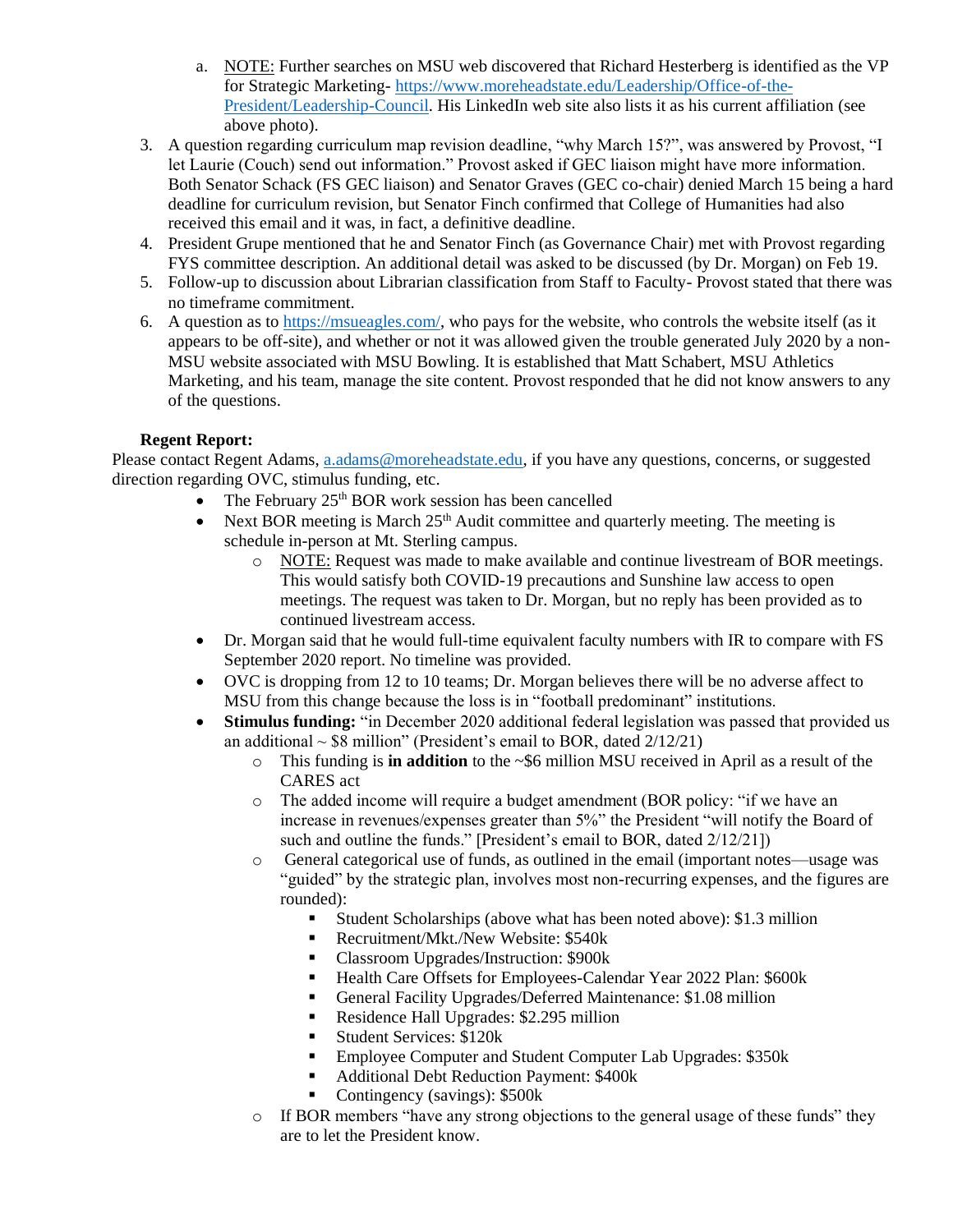### Questions:



1. Is the new website supposed to be used for recruitment or marketing? Does it have some specific function to support faculty? (We do not know how money is being apportioned, integration of faculty tools to support paperless campus, and how a new website would align

with strategic plan)

- 2. Will we be hiring, with the one-time funds, personnel to assist with any changes to website? (several years ago, we paid 750K to a consultant who handed us the recommended changes and a severely downsized MSU unit was expected to revamp the website)
- 3. New company for our website? (current one is stringent on new and existing content guidelines) New structure? (will it work with internal web search because our current one does not) Will we house the server? (because we've been told it was a cost savings to house Blackboard server off-site and not pay personnel for this maintenance)
- 4. A request was made to see products created by new VP Strategic Marketing as this person may have some input to the new website. "I would like to see some products from this person. I would like to see what we can anticipate and how much this person will have to do with creation of a new website. Where is this concept coming from? Is it a revamp from someplace else? Is it something we're generating ourselves? Is this student-driven or something we're just handed from someplace like Gray Associates?"
- 5. "What are the priorities under 'deferred maintenance'?"

\*These questions, and others, were sent to Dr. Morgan Feb 18. He responded that questions would be answered at the March 25 BOR meeting. That would be the meeting at which the BOR is expected to approve for spending Dr. Morgan's bulleted list of general topics titles and funding.

# **Administrative Feedback on Faculty Senate Actions:**

- Resolution on Delay of Tenure, approved by Dr Morgan, with comments (deadline Sep. 01, up to two years)
- Resolutions of Student Evaluations: comments from Provost that these are regulated through the FEPs and they should be addressed that way.
- Resolution on Teaching Modalities: comment from Provost to add "in conjunction with department chairs/associate deans and considering the needs of students and their academic program."

# **Committee Reports:**

# **Executive Council-**

- Request by President Morgan for list of faculty for committees has been countered with a request for shared governance in selection of ad hoc faculty membership. The EC believes that MSU is better served through shared governance and working within the structure of the FS Governance committee.
- Report on discussions with Staff Congress EC on Shared Governance

# **Academic Issues- No report**

# **Evaluation- No report**

# **Faculty Welfare and Concerns- No report**

# **Governance- No report; 2nd reading TEC/ PEC removed from agenda**

# **General Education Council Report**

Confirmed the March 15 deadline for curriculum revision.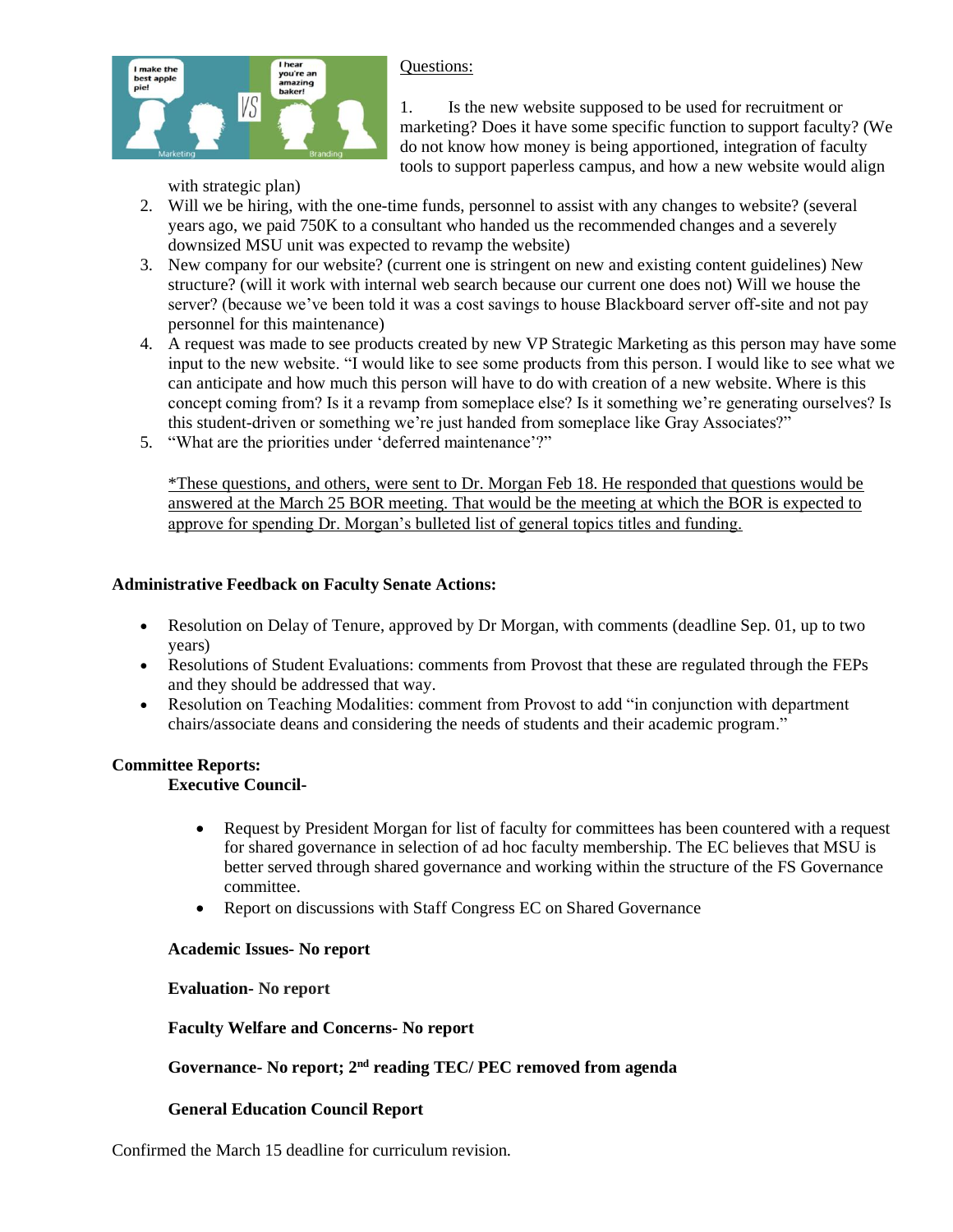### **Staff Congress' Report**

Chair Savard-Hogge discussed shared governance efforts between FS and SC.

- **Teaching Bill of Rights** will be taken to the Excellence in Teaching committee as its standing committee charge includes support of instruction. Senator Finch, Governance Committee Chair, has been invited by Dr. Karen Taylor, ET Chair, to present to committee.
- **Supervisor Evaluation** has been underway since December 2019 with the initiation of Deans Survey, completion of pilot in Spring 2020 (both by former Evaluation Chair, Dr. David Long in association with former Provost Albert), the report on hybrid faculty (Long-Hail report) conducted by former Senators Dr. Michael Hail and Dr. David Long and finalized/reported to FS August 2020, and continued discussions regarding department chair/ associate Dean/ unit head evaluations and their address by next-level supervisors.

**New Business** 

**Next regular meeting March 4, 2021 via Webex**

**Adjournment:** 5.14pm \*\*\*\*\*\*\*\*\*\*\*\*\*\*\*\*\*\*\*\*\*\*\*\*\*\*\*\*\*

### **Ad Hoc Committee Information**

### **Faculty180 Evaluation Taskforce Membership and Charge (Ad Hoc Committee)**

Chair • Dr. John Nelson - Dean, Smith College of Business & Technology Membership

Faculty

- Dr. Katy Carlson Professor of English (Caudill College of Arts, Humanities, and Social Sciences)
- Dr. Mike Kessinger Associate Professor of Education Leadership (Volgenau College of Education)
- Dr. Joshua Qualls Assistant Professor of Mathematical Physics (College of Science)
- Connie Grimes Instructor of Information Systems (Smith College of Business & Technology)

#### Staff

- Dr. Shannon Harr Director of Assessment
- Darlene Allen Director, Office of Research & Sponsored Programs
- Evan Prellberg Coordinator of Undergraduate Research

Taskforce Charge

• Evaluate and document the current uses of the Faculty180 tool (now owned/supported by InterFolio) at MSU for reporting activities of faculty, departments, colleges and the university as a whole. Document where on the campus these uses occur, the frequency of need in those areas, and how well the Faculty180 tool addresses those needs.

• Determine if the current uses of Faculty180 are necessary (needed or required by policy) and should be continued.

• Determine if there are unmet needs that would typically be a part of a faculty/university reporting system not being met by the Faculty180 system or by some other campus solution.

• Evaluate the use of a faculty/university reporting systems at regional universities similar to MSU and determine if there are additional uses not being addressed by the Faculty180 system or some other campus solution.

• Determine if current tools available on the MSU campus (MSU Portal, Microsoft Teams, etc.) could serve be solutions for needed faculty/university reporting activities and document how these tools could address the needs.

• Determine if InterFolio has additional software tools that would address the additional needs, and the cost of these tools (potentially packaged with Faculty180).

• Evaluate additional software tools available at Interfolio, as well as products offered by other faculty/university reporting vendors, from a feature and cost perspective and determine if these solutions are viable for MSU.

• Provide a summary of the primary needs to be supported by software tools along with a description of the benefits and limitations for each of the software tools considered in relation to these primary needs.

• Develop a recommended solution for MSU to address faculty/university reporting needs (including electronic tenure/reappointment and performance evaluations) in the future.